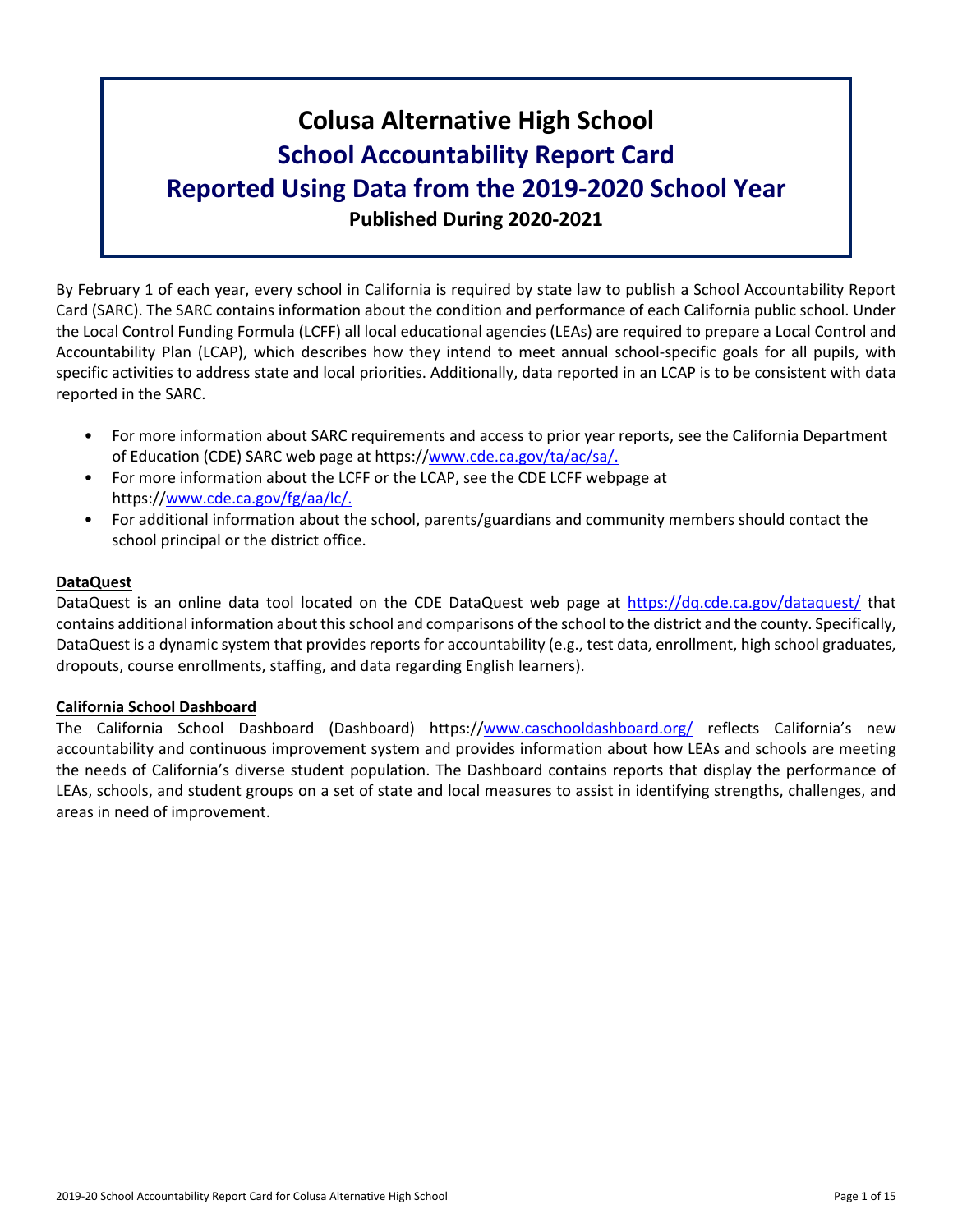# **About This School**

#### **School Contact Information (School Year 2020-2021)**

| <b>Entity</b>                            | <b>Contact Information</b>                      |  |  |  |  |
|------------------------------------------|-------------------------------------------------|--|--|--|--|
| <b>School Name</b>                       | Colusa Alternative High School                  |  |  |  |  |
| <b>Street</b>                            | 901 Colus Avenue                                |  |  |  |  |
| City, State, Zip                         | Colusa, CA 95932                                |  |  |  |  |
| <b>Phone Number</b>                      | 530-458-2156                                    |  |  |  |  |
| Principal                                | Rebecca Changus                                 |  |  |  |  |
| <b>Email Address</b>                     | rchangus@colusa.k12.ca.us                       |  |  |  |  |
| Website                                  | https://colusaalternativehigh.colusa.k12.ca.us/ |  |  |  |  |
| <b>County-District-School (CDS) Code</b> | 06-61598-0630012                                |  |  |  |  |

## **District Contact Information (School Year 2020-2021)**

| Entity               | <b>Contact Information</b>            |  |  |  |  |
|----------------------|---------------------------------------|--|--|--|--|
| <b>District Name</b> | <b>Colusa Unified School District</b> |  |  |  |  |
| <b>Phone Number</b>  | 530-458-7791                          |  |  |  |  |
| Superintendent       | Jeff Turner                           |  |  |  |  |
| <b>Email Address</b> | jturner@colusa.k12.ca.us              |  |  |  |  |
| Website              | https://www.colusa.k12.ca.us          |  |  |  |  |

## **School Description and Mission Statement (School Year 2020-2021)**

Colusa Alternative High School (CAHS) is a Colusa Unified School District school of choice. CAHS primarily serves students ranging from 15-18 years old. At the time of enrollment, most students transfer due to credit or course deficiency. CAHS instructors utilize a variety of instructional strategies for delivering a core curriculum. Students are held accountable for meeting standards and consistent expectations academically, vocationally and socially. They are encouraged to pursue areas of interest, develop their talents, and acquire employment skills. Students may either work toward a diploma through CAHS or transfer to the comprehensive high school at semester if they have sufficient credits, fulfilled the required research project, and have taken or made up courses required for graduation. Many students find great success in the alternative approach, so they opt to stay and graduate from our alternative program. A dedicated and caring staff is committed to fulfilling the school's mission: Colusa Alternative High School will provide an environment that enables all learners to reach their individual potentials, including the literacy, knowledge, and skills necessary to compete in a global economy, and to exercise the rights and responsibilities of citizenship.

#### **Student Enrollment by Grade Level (School Year 2019-2020)**

| <b>Grade Level</b>      | <b>Number of Students</b> |
|-------------------------|---------------------------|
| Grade 10                |                           |
| Grade 11                | a                         |
| Grade 12                | 4                         |
| <b>Total Enrollment</b> | 15                        |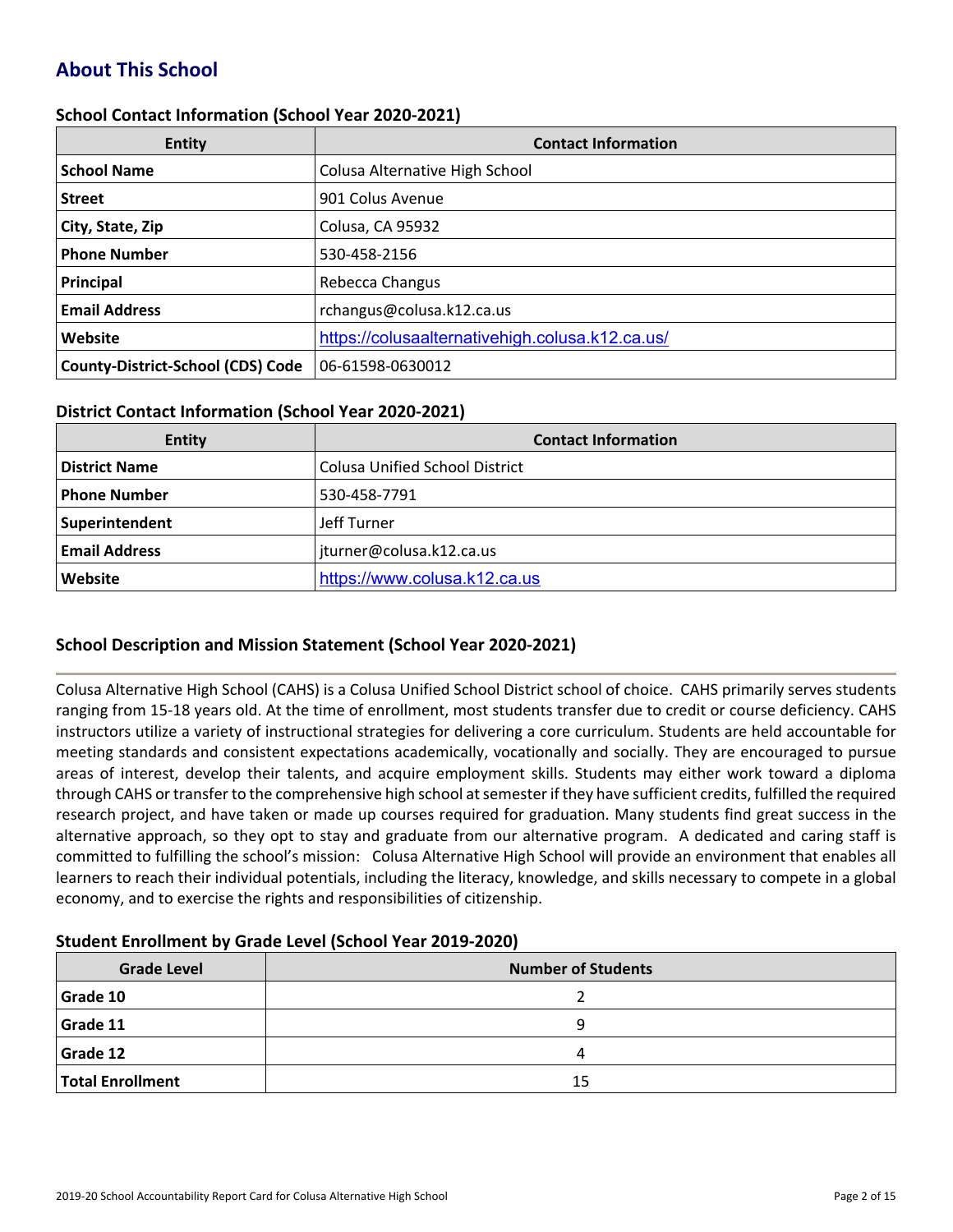## **Student Enrollment by Student Group (School Year 2019-2020)**

| <b>Student Group</b>              | <b>Percent of Total Enrollment</b> |  |  |
|-----------------------------------|------------------------------------|--|--|
| <b>Hispanic or Latino</b>         | 93.3                               |  |  |
| <b>White</b>                      | 6.7                                |  |  |
| Socioeconomically Disadvantaged   | 93.3                               |  |  |
| <b>English Learners</b>           | 46.7                               |  |  |
| <b>Students with Disabilities</b> | 33.3                               |  |  |
| <b>Homeless</b>                   |                                    |  |  |

# **A. Conditions of Learning**

## **State Priority: Basic**

The SARC provides the following information relevant to the State priority: Basic (Priority 1):

- Degree to which teachers are appropriately assigned and fully credentialed in the subject area and for the pupils they are teaching;
- Pupils have access to standards-aligned instructional materials; and
- School facilities are maintained in good repair

## **Teacher Credentials**

| <b>Teachers</b>                                                    |  | <b>School</b><br>2019-20 | <b>School</b><br>2020-21 | <b>District</b><br>2020-21 |
|--------------------------------------------------------------------|--|--------------------------|--------------------------|----------------------------|
| $\mid$ With Full Credential                                        |  |                          |                          | 76                         |
| Without Full Credential                                            |  | O                        |                          | Δ                          |
| Teaching Outside Subject Area of Competence (with full credential) |  |                          |                          |                            |

#### **Teacher Misassignments and Vacant Teacher Positions**

| Indicator                                             | 2018-19 | 2019-20 | 2020-21 |
|-------------------------------------------------------|---------|---------|---------|
| <b>Misassignments of Teachers of English Learners</b> |         |         |         |
| Total Teacher Misassignments*                         |         |         |         |
| <b>Vacant Teacher Positions</b>                       |         |         |         |

Note: "Misassignments" refers to the number of positions filled by teachers who lack legal authorization to teach that grade level, subject area, student group, etc. \*Total Teacher Misassignments includes the number of Misassignments of Teachers of English Learners.

## **Quality, Currency, Availability of Textbooks and Other Instructional Materials (School Year 2020-2021)**

#### **Year and month in which data were collected:** September 2020

All curriculum materials utilized by students and staff are similar to those used at the comprehensive high school, Colusa High School.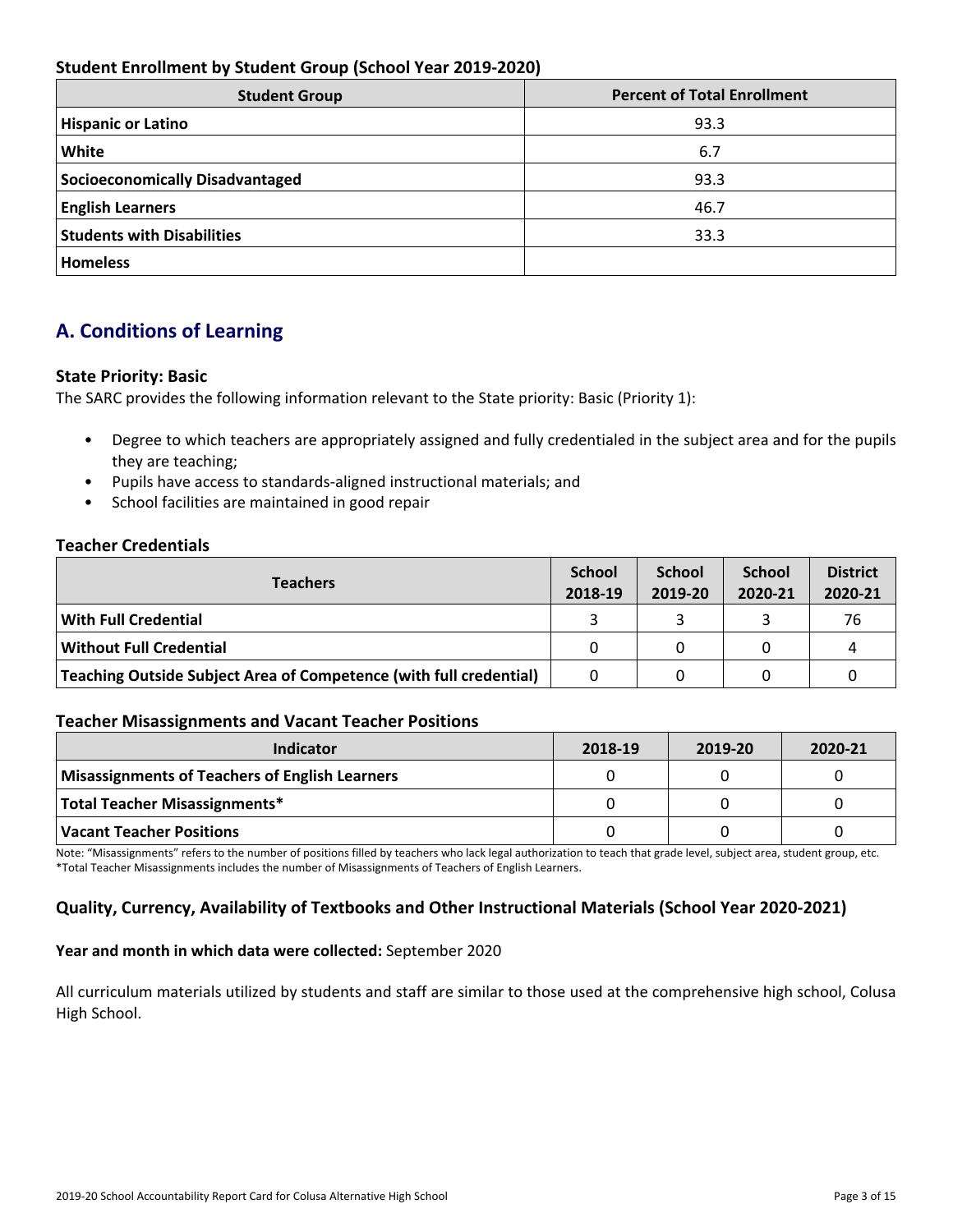| <b>Subject</b>               | <b>Textbooks and Other Instructional</b><br><b>Materials/year of Adoption</b>                                                                                                                                                                                                                                                                                                                                                                                                 | <b>From Most</b><br>Recent<br><b>Adoption?</b> | <b>Percent Students</b><br><b>Lacking Own</b><br><b>Assigned Copy</b> |
|------------------------------|-------------------------------------------------------------------------------------------------------------------------------------------------------------------------------------------------------------------------------------------------------------------------------------------------------------------------------------------------------------------------------------------------------------------------------------------------------------------------------|------------------------------------------------|-----------------------------------------------------------------------|
| <b>Reading/Language Arts</b> | Literature & Composition (Honors). Beford<br>St. Martin's 2011<br>Handbook of Critical Approaches to<br>Literature. Oxford University Press 1999<br><b>Various Novels</b><br>My Perspectives: English Language Arts.<br>Savvas Learning Company 2017 (Digital)<br>Supplemental:<br>Gale Databases. Cengage Learning 2019<br>Proquest Databases. Proquest, 2019<br>Language of Literature 9. McDougall Littell<br>2000<br>Language of Literature 10. McDougall Littell<br>2000 | Yes                                            | 0%                                                                    |
| <b>Mathematics</b>           | Integrated Math I, Holt McDougall, 2016<br>Integrated Math II, Holt McDougall, 2016<br>Integrated Math III, Holt McDougal, 2016<br>Pre-calculus, Brooks/Cole (Cengage), 2012<br>Calculus, Houghton Mifflin, 2006<br><b>Personal Finance:</b><br>Foundations in Personal Finance, The Lampo<br><b>Group, 2014</b>                                                                                                                                                              | Yes                                            | 0%                                                                    |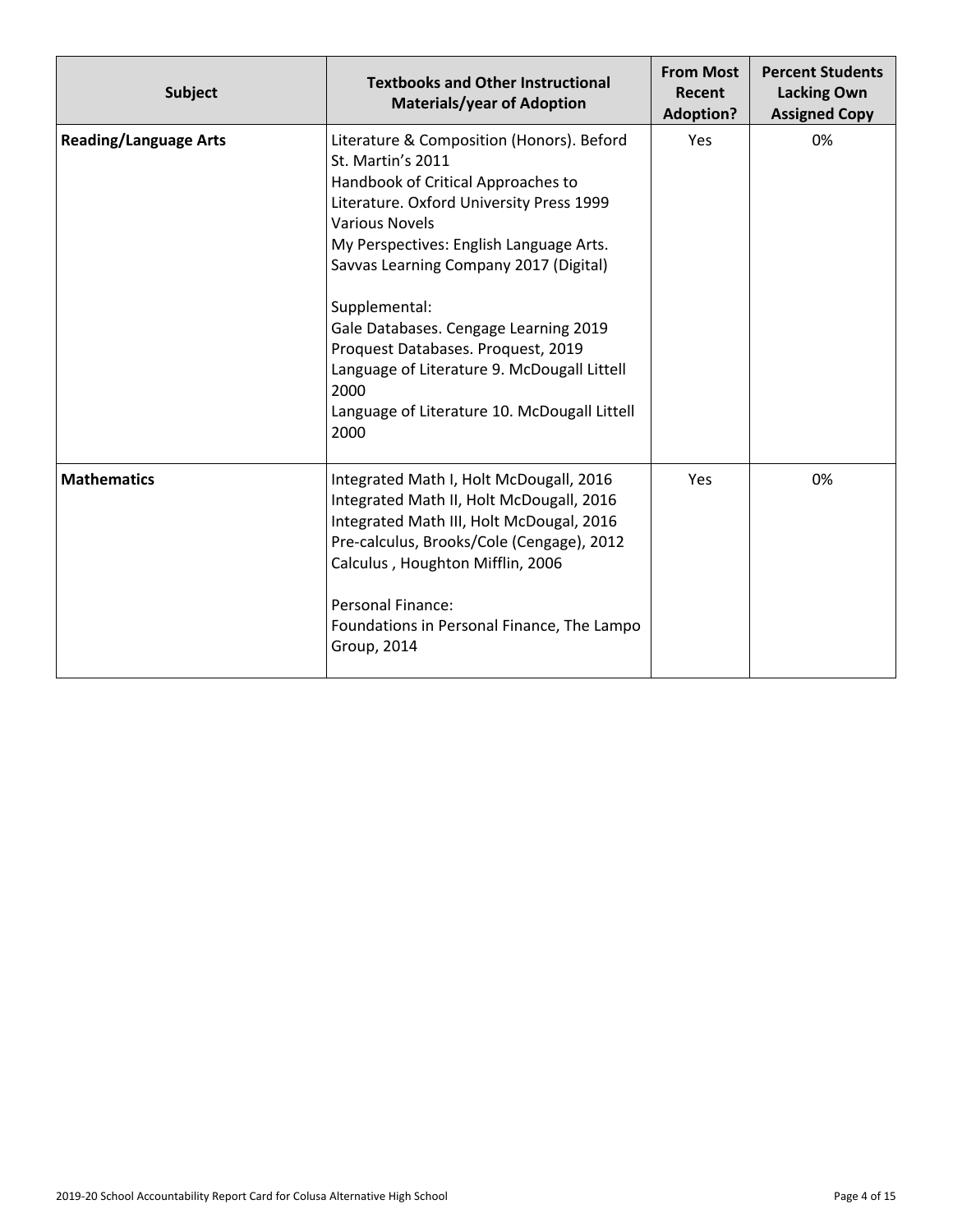| <b>Subject</b>                | <b>Textbooks and Other Instructional</b><br><b>Materials/year of Adoption</b>                                                                                                                                                                                                                                                                                                                                                                                                                                                                                                                                                                                                                                                                                                                                                                                  | <b>From Most</b><br>Recent<br><b>Adoption?</b> | <b>Percent Students</b><br><b>Lacking Own</b><br><b>Assigned Copy</b> |  |
|-------------------------------|----------------------------------------------------------------------------------------------------------------------------------------------------------------------------------------------------------------------------------------------------------------------------------------------------------------------------------------------------------------------------------------------------------------------------------------------------------------------------------------------------------------------------------------------------------------------------------------------------------------------------------------------------------------------------------------------------------------------------------------------------------------------------------------------------------------------------------------------------------------|------------------------------------------------|-----------------------------------------------------------------------|--|
| <b>Science</b>                | Agriscience. Interstate Publishers, Inc. 2003<br>Biology: California The Living Earth. Pearson<br>2020<br>Biology Concepts & Connections. Pearson<br>2018<br>Environmental Science. Pearson 2011<br>Active Chemistry. It's About Time 2015<br>Modern Chemistry (Ag Chem). Holt<br>McDougall 2015<br>Physics. Holt McDougall 2012<br>Sustaining the Earth. Brooks/Cole 2007<br>Introduction to Anatomy & Physiology.<br>Goodheart Wilcox 2014<br>Earth Comm. Activate Learning 2018<br>Supplemental:<br>Gale Databases. Cengage Learning 2019<br>Proquest Databases. Proquest 2019<br>Climate Change. National Geographic 2014<br>Green. National Geographicn2014<br>Water: Challenges & Policy. National<br>Geographic 2014<br>Science Laboratory Equipment (Gr. 9-12).<br>Essential laboratory equipment is provided<br>through site and categorical funding. | Yes                                            | 0%                                                                    |  |
| <b>History-Social Science</b> | History Alive! World History. Teacher's<br>Curriculum Institute 2013<br>History Alive! Pursuing American Ideals.<br>Teacher's Curriculum Institute 2013<br>American Government. Bedford, Freeman &<br><b>Worth 2019</b><br>Econ Alive!: The Power to Choose. Teacher's<br>Curriculum Institute 2015<br>Government Alive: Power. Politics and You.<br>Teacher's Curriculum Institute 2020 (Digital)<br>Supplemental:<br>Gale Databases. Cengage Learning 2019<br>Proquest Databases. Proquest 2019<br><b>Foundational Documents and Court Cases</b><br>Reader. Bedford, Freeman & Worth 2019                                                                                                                                                                                                                                                                    | Yes                                            | 0%                                                                    |  |
| <b>Foreign Language</b>       | Spanish:<br>Realidades I, Pearson-Prentice Hall - 2008<br>Realidades II, Pearson-Prentice Hall - 2008<br>Entre Mundos, Pearson-Prentice Hall - 2004                                                                                                                                                                                                                                                                                                                                                                                                                                                                                                                                                                                                                                                                                                            | Yes                                            | 0%                                                                    |  |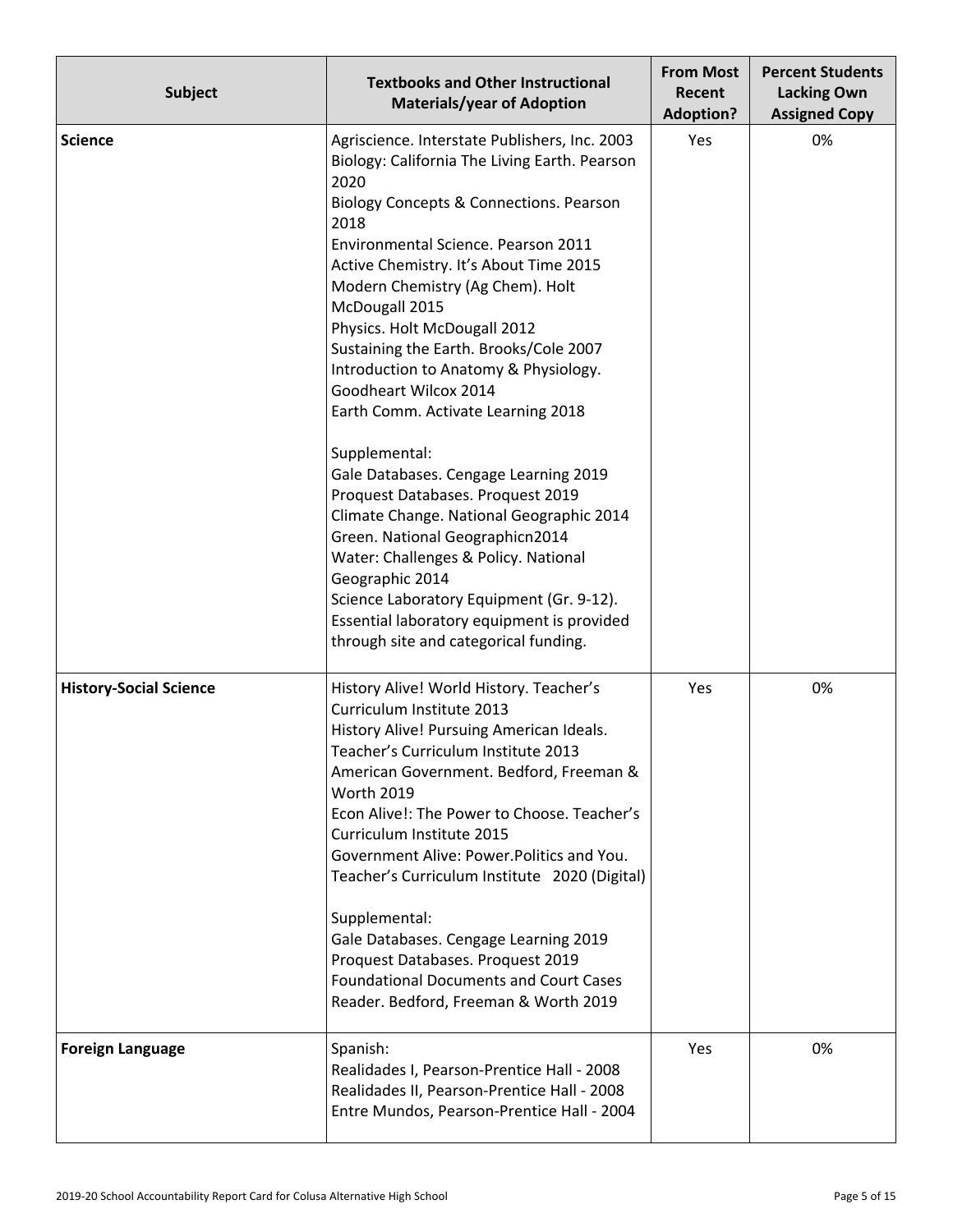| Subject                                                | <b>Textbooks and Other Instructional</b><br><b>Materials/year of Adoption</b>                                                                                                                                  | <b>From Most</b><br>Recent<br><b>Adoption?</b> | <b>Percent Students</b><br><b>Lacking Own</b><br><b>Assigned Copy</b> |
|--------------------------------------------------------|----------------------------------------------------------------------------------------------------------------------------------------------------------------------------------------------------------------|------------------------------------------------|-----------------------------------------------------------------------|
| <b>Health</b>                                          | Supplemental:<br>Discovery Education website<br><b>CPR Training manual</b><br>Various pamphlets<br><b>Reality Works (Babies)</b><br>Gale Databases. Cengage Learning 2019<br>Proquest Databases. Proquest 2019 | Yes.                                           | 0%                                                                    |
| <b>Visual and Performing Arts</b>                      | Theatre Art in Action. Glencoe 2005                                                                                                                                                                            |                                                | N/A                                                                   |
| <b>Science Laboratory Equipment</b><br>$(grades 9-12)$ | Science Laboratory Equipment (Gr. 9-12)<br>Essential laboratory equipment is provided<br>through site and categorical funding.                                                                                 | Yes.                                           | 0%                                                                    |

Note: Cells with N/A values do not require data.

## **School Facility Conditions and Planned Improvements**

The CAHS facilities include three classroom on the high school site. The facilities are in good repair; the custodial and teaching staffs keep the facilities clean, orderly, and inviting so that students feel very much at home. In addition to taking their classes at the CAHS site, students may eat in the school cafeteria during break and lunch if they choose. Classroom modernization took place in the summer of 2017 in which carpet was installed in two rooms.

## **School Facility Good Repair Status**

Using the **most recently collected** FIT data (or equivalent), provide the following:

- Determination of repair status for systems listed
- Description of any needed maintenance to ensure good repair
- The year and month in which the data were collected
- The rate for each system inspected
- The overall rating

#### **Year and month of the most recent FIT report:** July 2020

| <b>System Inspected</b>                                                     | <b>Rating</b> | <b>Repair Needed and Action Taken or Planned</b>                                                                                                                                                                                                                              |
|-----------------------------------------------------------------------------|---------------|-------------------------------------------------------------------------------------------------------------------------------------------------------------------------------------------------------------------------------------------------------------------------------|
| <b>Systems: Gas Leaks,</b><br><b>Mechanical/HVAC, Sewer</b>                 | Good          | There is no odor that would indicate a gas<br>leak.<br>There appears to be an adequate air supply<br>to all classrooms, work spaces, and facilities.<br>There are no obvious signs of flooding<br>caused by sewer line back-up in the facilities<br>or on the school grounds. |
| <b>Interior: Interior Surfaces</b>                                          | Good          | Interior surfaces appear to be clean, safe,<br>and functional.                                                                                                                                                                                                                |
| <b>Cleanliness: Overall Cleanliness,</b><br><b>Pest/ Vermin Infestation</b> | Good          | School grounds, buildings, common areas,<br>and individual rooms appear to have been<br>cleaned regularly.                                                                                                                                                                    |
| <b>Electrical: Electrical</b>                                               | Good          | Electrical systems, components, and<br>equipment appear to be working properly.                                                                                                                                                                                               |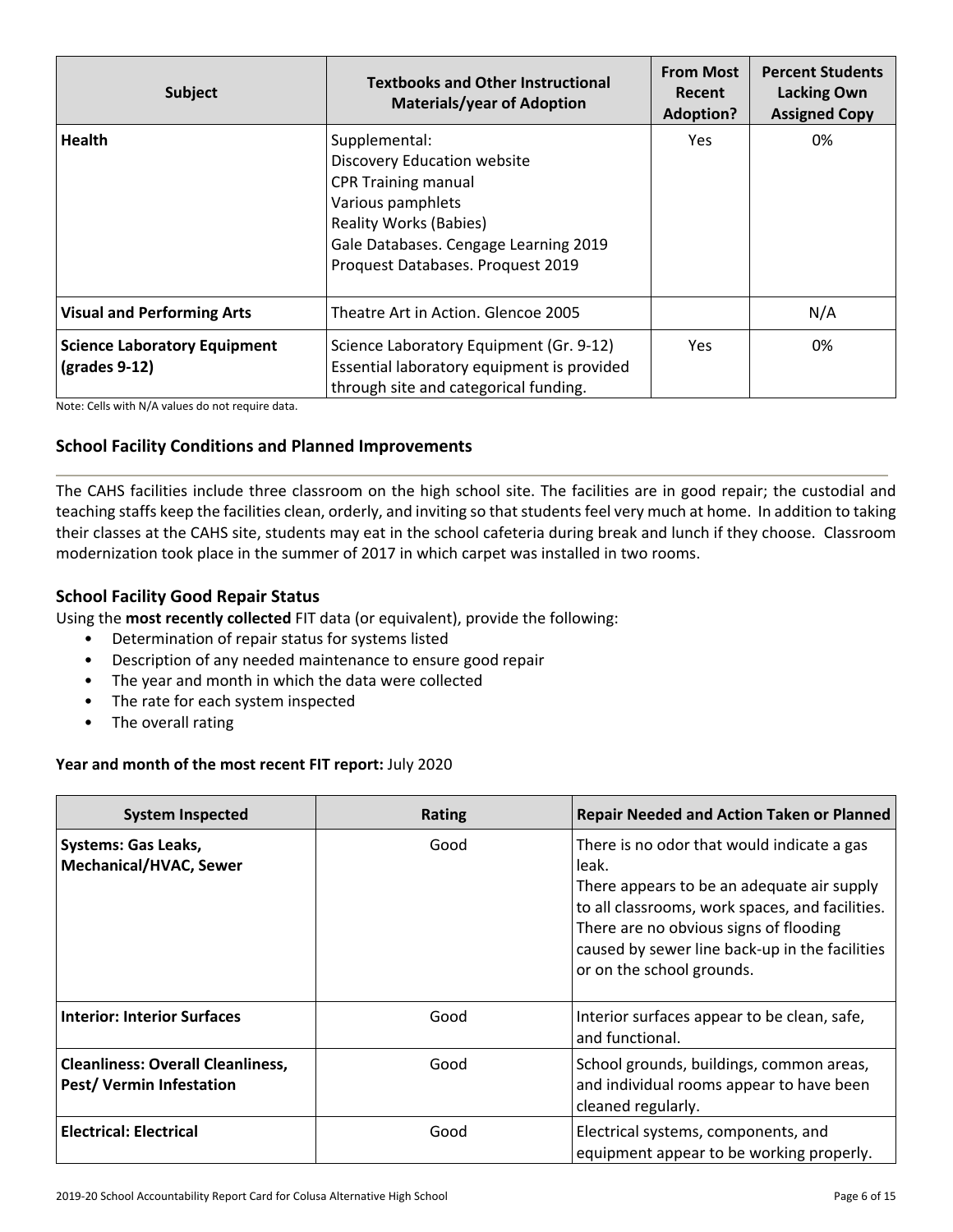| <b>System Inspected</b>                                                              | <b>Rating</b> | <b>Repair Needed and Action Taken or Planned</b>                                                                                                                                                                                                                   |
|--------------------------------------------------------------------------------------|---------------|--------------------------------------------------------------------------------------------------------------------------------------------------------------------------------------------------------------------------------------------------------------------|
| <b>Restrooms/Fountains: Restrooms,</b><br><b>Sinks/ Fountains</b>                    | Good          | Restrooms in the vicinity of the area being<br>evaluated appear to be accessible during<br>school hours, clean, functional and in<br>compliance with SB 892 (EC Section<br>35292.5).<br>Drinking fountains appear to be accessible<br>and functioning as intended. |
| <b>Safety: Fire Safety, Hazardous</b><br><b>Materials</b>                            | Good          | The fire equipment and emergency systems<br>appear to be functioning properly.<br>There does not appear to be evidence of<br>hazardous materials that may pose a threat<br>to pupils or staff.                                                                     |
| <b>Structural: Structural Damage,</b><br><b>Roofs</b>                                | Fair          | There does not appear to be structural<br>damage that has created or could create<br>hazardous or uninhabitable conditions.<br>Roof systems appear to be functioning<br>properly.                                                                                  |
| <b>External: Playground/School</b><br>Grounds, Windows/<br><b>Doors/Gates/Fences</b> | Good          | The playground equipment and school<br>grounds in the vicinity of the area being<br>evaluated appear to be clean, safe, and<br>functional.<br>Conditions that pose a safety and/or security<br>risk are not evident.                                               |
| <b>Overall Rating</b>                                                                | Good          |                                                                                                                                                                                                                                                                    |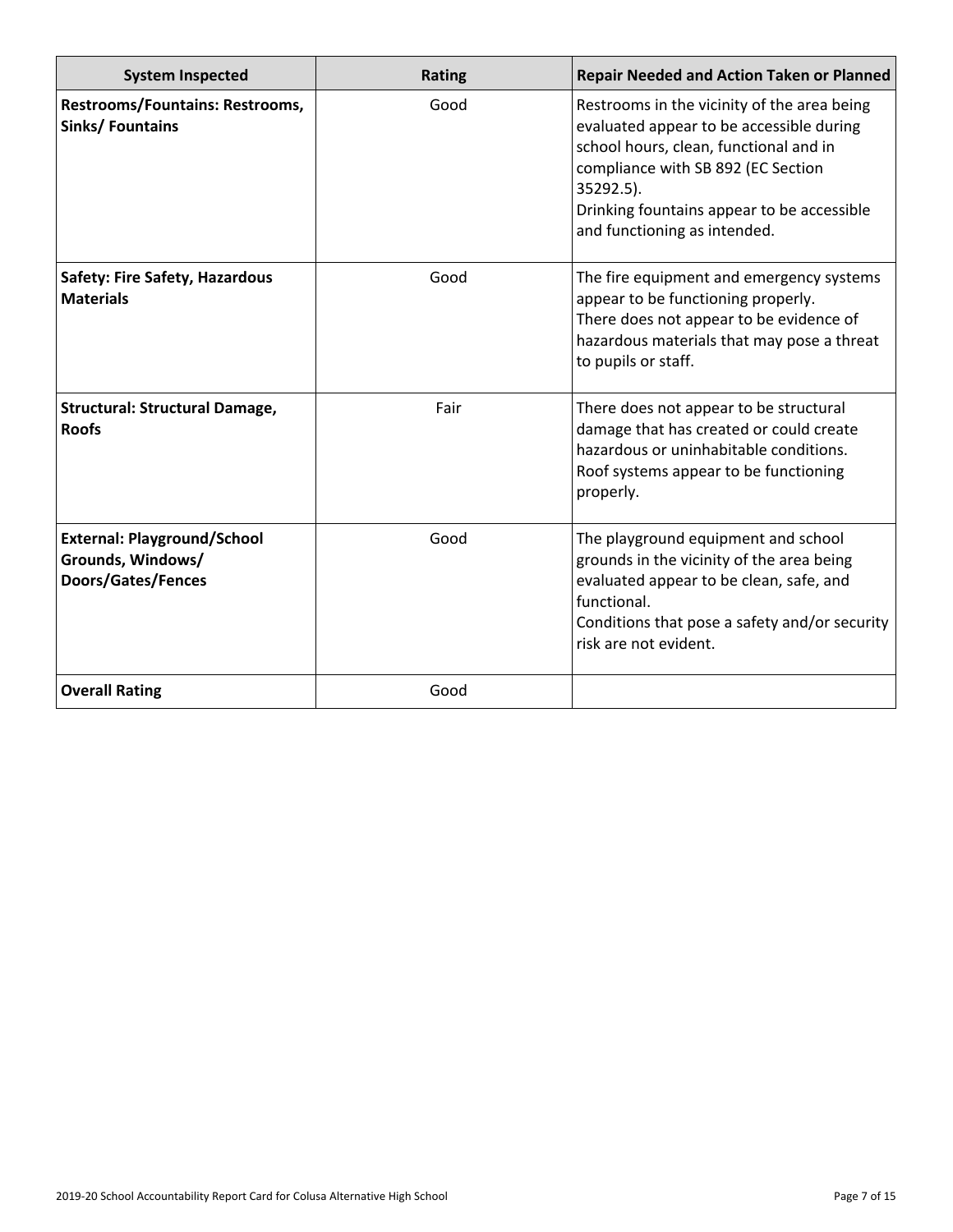## **B. Pupil Outcomes**

## **State Priority: Pupil Achievement**

The SARC provides the following information relevant to the State priority: Pupil Achievement (Priority 4):

- **Statewide assessments** (i.e., California Assessment of Student Performance and Progress [CAASPP] System, which includes the Smarter Balanced Summative Assessments for students in the general education population and the California Alternate Assessments [CAAs] for English language arts/literacy [ELA] and mathematics given in grades three through eight and grade eleven. Only eligible students may participate in the administration of the CAAs. CAAs items are aligned with alternate achievement standards, which are linked with the Common Core State Standards [CCSS] for students with the most significant cognitive disabilities); and
- The percentage of students who have successfully completed courses that satisfy the requirements for entrance to the University of California and the California State University, or career technical education sequences or programs of study.

# **CAASPP Test Results in ELA and Mathematics for All Students**

# **Grades Three through Eight and Grade Eleven**

## **Percentage of Students Meeting or Exceeding the State Standard**

| <b>Subject</b>                                                                | <b>School</b><br>2018-19 | <b>School</b><br>2019-20 | <b>District</b><br>2018-19 | <b>District</b><br>2019-20 | <b>State</b><br>2018-19 | <b>State</b><br>2019-20 |
|-------------------------------------------------------------------------------|--------------------------|--------------------------|----------------------------|----------------------------|-------------------------|-------------------------|
| <b>English Language Arts/Literacy</b><br>$\left($ grades 3-8 and 11 $\right)$ |                          | N/A                      | 44                         | N/A                        | 50                      | N/A                     |
| <b>Mathematics</b><br>$\sqrt{(grades 3-8 and 11)}$                            |                          | N/A                      | 34                         | N/A                        | 39                      | N/A                     |

Note: Cells with N/A values do not require data.

Note: The 2019-2020 data are not available. Due to the COVID-19 pandemic, Executive Order N-30-20 was issued which waived the requirement for statewide testing for the 2019-2020 school year.

Note: Percentages are not calculated when the number of students tested is ten or less, either because the number of students in this category is too small for statistical accuracy or to protect student privacy.

Note: ELA and mathematics test results include the Smarter Balanced Summative Assessment and the CAA. The "Percent Met or Exceeded" is calculated by taking the total number of students who met or exceeded the standard on the Smarter Balanced Summative Assessment plus the total number of students who met the standard (i.e., achieved Level 3-Alternate) on the CAAs divided by the total number of students who participated in both assessments.

## **CAASPP Test Results in ELA by Student Group Grades Three through Eight and Grade Eleven (School Year 2019-2020)**

| <b>Student Group</b>                       | <b>Total</b><br><b>Enrollment</b> | <b>Number</b><br><b>Tested</b> | Percent<br><b>Tested</b> | Percent<br><b>Not</b><br><b>Tested</b> | Percent<br>Met or<br><b>Exceeded</b> |
|--------------------------------------------|-----------------------------------|--------------------------------|--------------------------|----------------------------------------|--------------------------------------|
| <b>All Students</b>                        | N/A                               | N/A                            | N/A                      | N/A                                    | N/A                                  |
| <b>Male</b>                                | N/A                               | N/A                            | N/A                      | N/A                                    | N/A                                  |
| Female                                     | N/A                               | N/A                            | N/A                      | N/A                                    | N/A                                  |
| <b>Black or African American</b>           | N/A                               | N/A                            | N/A                      | N/A                                    | N/A                                  |
| American Indian or Alaska Native           | N/A                               | N/A                            | N/A                      | N/A                                    | N/A                                  |
| Asian                                      | N/A                               | N/A                            | N/A                      | N/A                                    | N/A                                  |
| <b>Filipino</b>                            | N/A                               | N/A                            | N/A                      | N/A                                    | N/A                                  |
| <b>Hispanic or Latino</b>                  | N/A                               | N/A                            | N/A                      | N/A                                    | N/A                                  |
| <b>Native Hawaiian or Pacific Islander</b> | N/A                               | N/A                            | N/A                      | N/A                                    | N/A                                  |
| White                                      | N/A                               | N/A                            | N/A                      | N/A                                    | N/A                                  |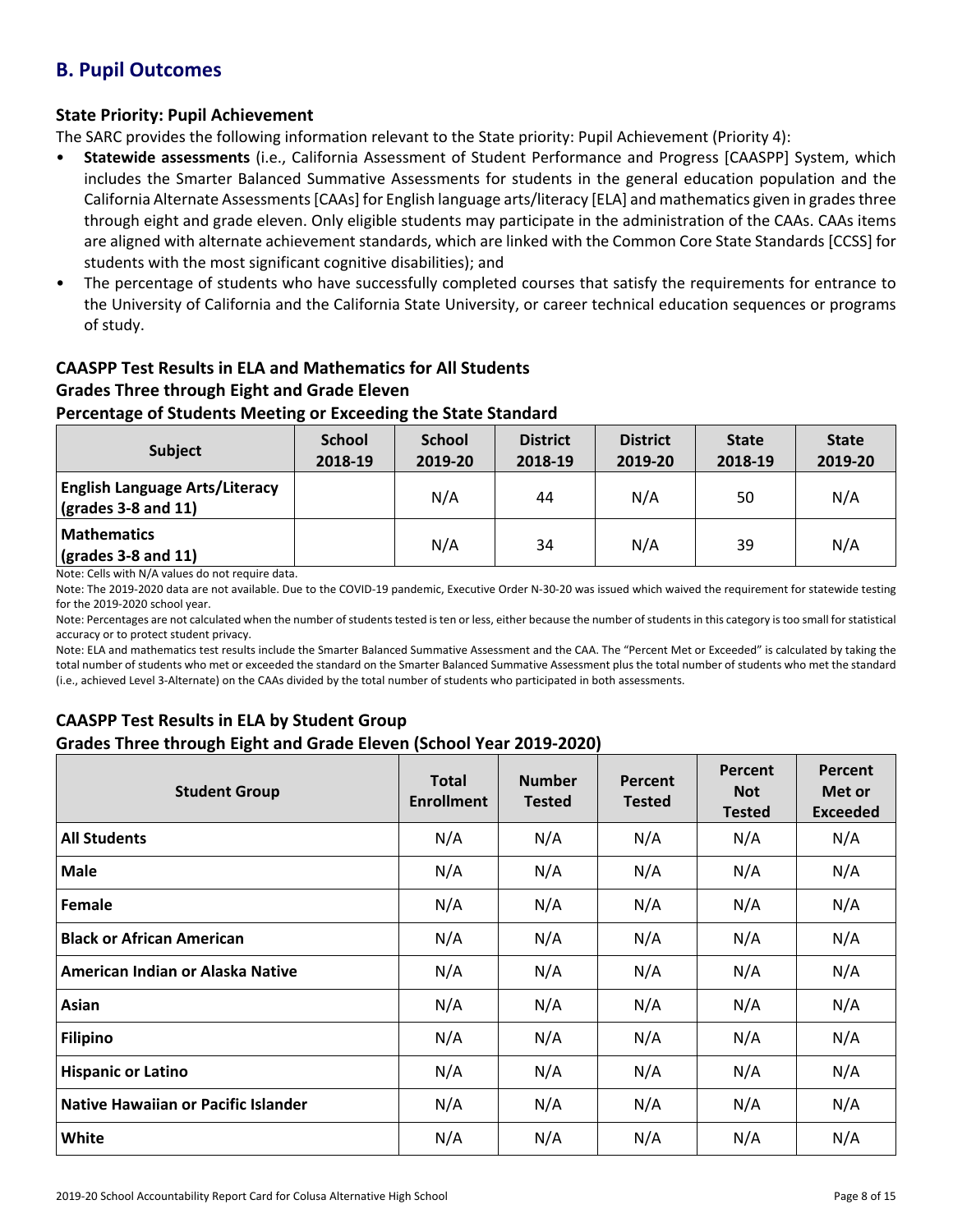| <b>Student Group</b>                                 | <b>Total</b><br><b>Enrollment</b> | <b>Number</b><br><b>Tested</b> | Percent<br><b>Tested</b> | Percent<br><b>Not</b><br><b>Tested</b> | Percent<br>Met or<br><b>Exceeded</b> |
|------------------------------------------------------|-----------------------------------|--------------------------------|--------------------------|----------------------------------------|--------------------------------------|
| <b>Two or More Races</b>                             | N/A                               | N/A                            | N/A                      | N/A                                    | N/A                                  |
| <b>Socioeconomically Disadvantaged</b>               | N/A                               | N/A                            | N/A                      | N/A                                    | N/A                                  |
| <b>English Learners</b>                              | N/A                               | N/A                            | N/A                      | N/A                                    | N/A                                  |
| <b>Students with Disabilities</b>                    | N/A                               | N/A                            | N/A                      | N/A                                    | N/A                                  |
| <b>Students Receiving Migrant Education Services</b> | N/A                               | N/A                            | N/A                      | N/A                                    | N/A                                  |
| <b>Foster Youth</b>                                  | N/A                               | N/A                            | N/A                      | N/A                                    | N/A                                  |
| <b>Homeless</b>                                      | N/A                               | N/A                            | N/A                      | N/A                                    | N/A                                  |

Note: Cells with N/A values do not require data.

Note: The 2019-2020 data are not available. Due to the COVID-19 pandemic, Executive Order N-30-20 was issued which waived the requirement for statewide testing for the 2019-2020 school year.

## **CAASPP Test Results in Mathematics by Student Group Grades Three through Eight and Grade Eleven (School Year 2019-2020)**

| <b>Student Group</b>                                 | <b>Total</b><br><b>Enrollment</b> | <b>Number</b><br><b>Tested</b> | Percent<br><b>Tested</b> | Percent<br><b>Not</b><br><b>Tested</b> | Percent<br>Met or<br><b>Exceeded</b> |
|------------------------------------------------------|-----------------------------------|--------------------------------|--------------------------|----------------------------------------|--------------------------------------|
| <b>All Students</b>                                  | N/A                               | N/A                            | N/A                      | N/A                                    | N/A                                  |
| <b>Male</b>                                          | N/A                               | N/A                            | N/A                      | N/A                                    | N/A                                  |
| Female                                               | N/A                               | N/A                            | N/A                      | N/A                                    | N/A                                  |
| <b>Black or African American</b>                     | N/A                               | N/A                            | N/A                      | N/A                                    | N/A                                  |
| American Indian or Alaska Native                     | N/A                               | N/A                            | N/A                      | N/A                                    | N/A                                  |
| Asian                                                | N/A                               | N/A                            | N/A                      | N/A                                    | N/A                                  |
| <b>Filipino</b>                                      | N/A                               | N/A                            | N/A                      | N/A                                    | N/A                                  |
| <b>Hispanic or Latino</b>                            | N/A                               | N/A                            | N/A                      | N/A                                    | N/A                                  |
| <b>Native Hawaiian or Pacific Islander</b>           | N/A                               | N/A                            | N/A                      | N/A                                    | N/A                                  |
| White                                                | N/A                               | N/A                            | N/A                      | N/A                                    | N/A                                  |
| <b>Two or More Races</b>                             | N/A                               | N/A                            | N/A                      | N/A                                    | N/A                                  |
| <b>Socioeconomically Disadvantaged</b>               | N/A                               | N/A                            | N/A                      | N/A                                    | N/A                                  |
| <b>English Learners</b>                              | N/A                               | N/A                            | N/A                      | N/A                                    | N/A                                  |
| <b>Students with Disabilities</b>                    | N/A                               | N/A                            | N/A                      | N/A                                    | N/A                                  |
| <b>Students Receiving Migrant Education Services</b> | N/A                               | N/A                            | N/A                      | N/A                                    | N/A                                  |
| <b>Foster Youth</b>                                  | N/A                               | N/A                            | N/A                      | N/A                                    | N/A                                  |
| <b>Homeless</b>                                      | N/A                               | N/A                            | N/A                      | N/A                                    | N/A                                  |

Note: Cells with N/A values do not require data.

Note: The 2019-2020 data are not available. Due to the COVID-19 pandemic, Executive Order N-30-20 was issued which waived the requirement for statewide testing for the 2019-2020 school year.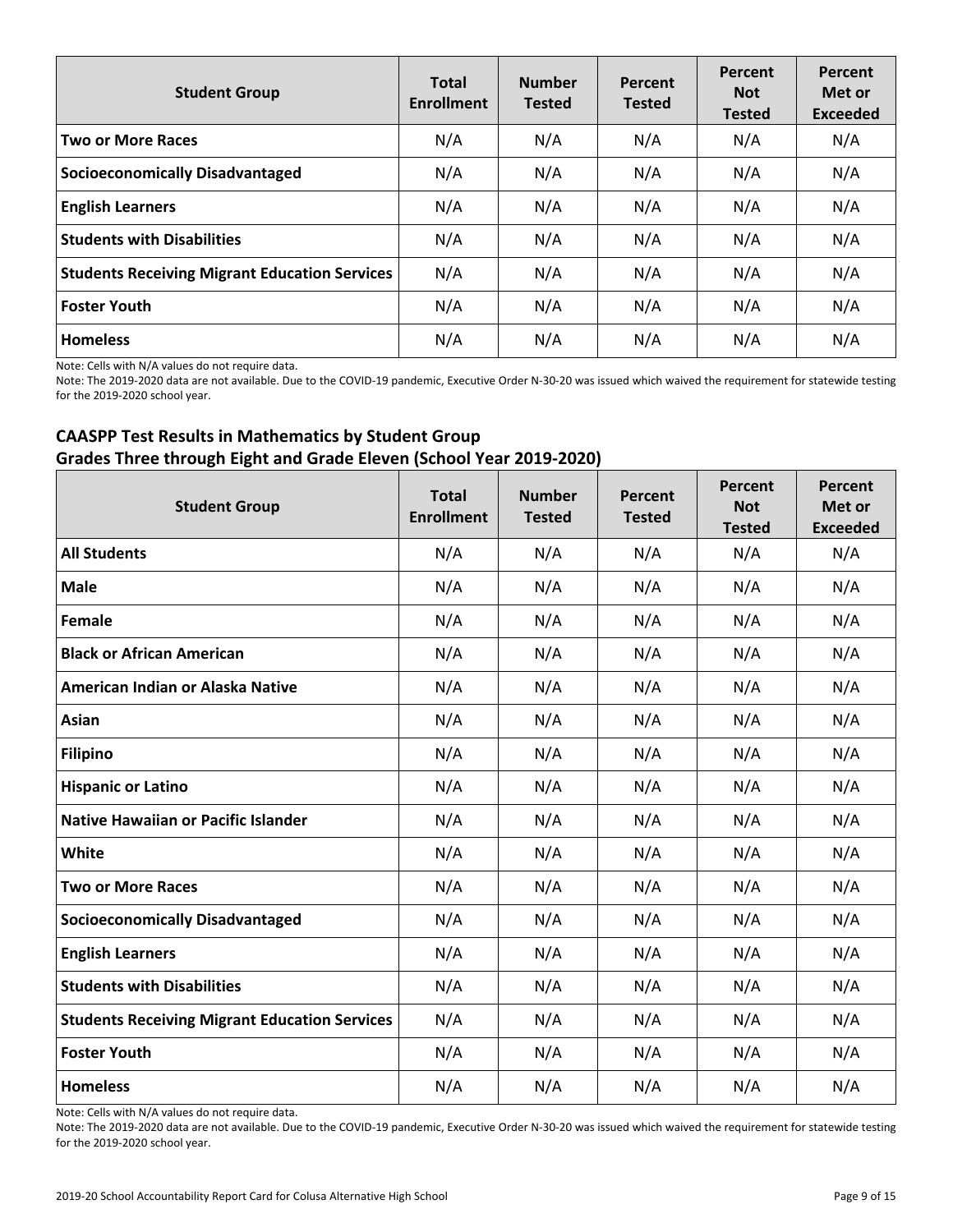## **CAASPP Test Results in Science for All Students Grades Five, Eight, and High School Percentage of Students Meeting or Exceeding the State Standard**

| <b>Subject</b>                        | <b>School</b><br>2018-19 | <b>School</b><br>2019-20 | <b>District</b><br>2018-19 | <b>District</b><br>2019-20 | <b>State</b><br>2018-19 | <b>State</b><br>2019-20 |
|---------------------------------------|--------------------------|--------------------------|----------------------------|----------------------------|-------------------------|-------------------------|
| Science (grades 5, 8 and high school) | $--$                     | N/A                      | 16                         | N/A                        | 30                      | N/A                     |

Note: Cells with N/A values do not require data.

Note: The 2019-2020 data are not available. Due to the COVID-19 pandemic, Executive Order N-30-20 was issued which waived the requirement for statewide testing for the 2019-2020 school year.

Note: The new California Science Test (CAST) was first administered operationally in the 2018-2019 school year.

## **CAASPP Test Results in Science by Student Group Grades Three through Eight and Grade Eleven (School Year 2019-2020)**

| <b>Student Group</b>                                 | <b>Total</b><br><b>Enrollment</b> | <b>Number</b><br><b>Tested</b> | Percent<br><b>Tested</b> | Percent<br><b>Not</b><br><b>Tested</b> | Percent<br>Met or<br><b>Exceeded</b> |
|------------------------------------------------------|-----------------------------------|--------------------------------|--------------------------|----------------------------------------|--------------------------------------|
| <b>All Students</b>                                  | N/A                               | N/A                            | N/A                      | N/A                                    | N/A                                  |
| <b>Male</b>                                          | N/A                               | N/A                            | N/A                      | N/A                                    | N/A                                  |
| Female                                               | N/A                               | N/A                            | N/A                      | N/A                                    | N/A                                  |
| <b>Black or African American</b>                     | N/A                               | N/A                            | N/A                      | N/A                                    | N/A                                  |
| American Indian or Alaska Native                     | N/A                               | N/A                            | N/A                      | N/A                                    | N/A                                  |
| Asian                                                | N/A                               | N/A                            | N/A                      | N/A                                    | N/A                                  |
| <b>Filipino</b>                                      | N/A                               | N/A                            | N/A                      | N/A                                    | N/A                                  |
| <b>Hispanic or Latino</b>                            | N/A                               | N/A                            | N/A                      | N/A                                    | N/A                                  |
| <b>Native Hawaiian or Pacific Islander</b>           | N/A                               | N/A                            | N/A                      | N/A                                    | N/A                                  |
| White                                                | N/A                               | N/A                            | N/A                      | N/A                                    | N/A                                  |
| <b>Two or More Races</b>                             | N/A                               | N/A                            | N/A                      | N/A                                    | N/A                                  |
| <b>Socioeconomically Disadvantaged</b>               | N/A                               | N/A                            | N/A                      | N/A                                    | N/A                                  |
| <b>English Learners</b>                              | N/A                               | N/A                            | N/A                      | N/A                                    | N/A                                  |
| <b>Students with Disabilities</b>                    | N/A                               | N/A                            | N/A                      | N/A                                    | N/A                                  |
| <b>Students Receiving Migrant Education Services</b> | N/A                               | N/A                            | N/A                      | N/A                                    | N/A                                  |
| <b>Foster Youth</b>                                  | N/A                               | N/A                            | N/A                      | N/A                                    | N/A                                  |
| <b>Homeless</b>                                      | N/A                               | N/A                            | N/A                      | N/A                                    | N/A                                  |

Note: Cells with N/A values do not require data.

Note: The 2019-2020 data are not available. Due to the COVID-19 pandemic, Executive Order N-30-20 was issued which waived the requirement for statewide testing for the 2019-2020 school year.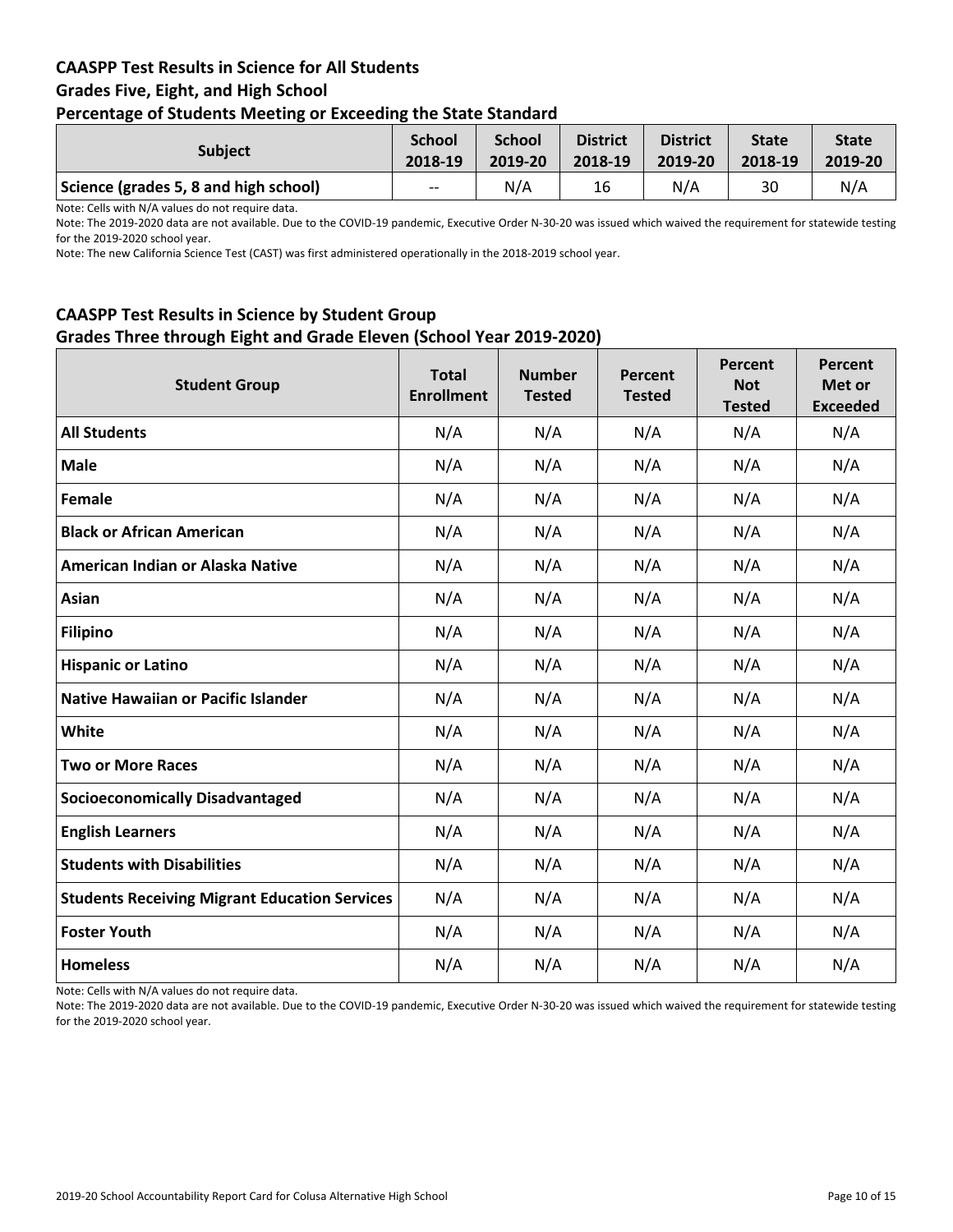## **Career Technical Education Programs (School Year 2019-2020)**

The Colusa Alternative High School does not offer any approved CTE courses, at this time. We are developing plans so that students at the CAHS may be able to access CTE courses at Colusa High School in the future. Students do have increased exposure to work experience offerings while attending CAHS, and many students utilize work experience. CAHS students have the option to take advantage of a Colusa County Office of Education RN program in the 2020-2021 school year.

## **Career Technical Education (CTE) Participation (School Year 2019-2020)**

| <b>Measure</b>                                                                                                                    | <b>CTE Program</b><br>Participation |
|-----------------------------------------------------------------------------------------------------------------------------------|-------------------------------------|
| Number of Pupils Participating in CTE                                                                                             | 0                                   |
| Percent of Pupils that Complete a CTE Program and Earn a High School Diploma                                                      | $\Omega$                            |
| Percent of CTE Courses that are Sequenced or Articulated Between the School and Institutions of<br><b>Postsecondary Education</b> | $\Omega$                            |

#### **Courses for University of California (UC) and/or California State University (CSU) Admission**

| <b>UC/CSU Course Measure</b>                                              | Percent |
|---------------------------------------------------------------------------|---------|
| 2019-20 Pupils Enrolled in Courses Required for UC/CSU Admission          |         |
| 2018-19 Graduates Who Completed All Courses Required for UC/CSU Admission |         |

#### **State Priority: Other Pupil Outcomes**

The SARC provides the following information relevant to the State priority: Other Pupil Outcomes (Priority 8):

• Pupil outcomes in the subject areas of physical education.

#### **California Physical Fitness Test Results (School Year 2019-2020)**

| Grade Level | <b>Percentage of Students</b><br><b>Meeting Four of Six</b><br><b>Fitness Standards</b> | <b>Percentage of Students</b><br><b>Meeting Five of Six</b><br><b>Fitness Standards</b> | <b>Percentage of Students</b><br><b>Meeting Six of Six</b><br><b>Fitness Standards</b> |
|-------------|-----------------------------------------------------------------------------------------|-----------------------------------------------------------------------------------------|----------------------------------------------------------------------------------------|
|             | N/A                                                                                     | N/A                                                                                     | N/A                                                                                    |
|             | N/A                                                                                     | N/A                                                                                     | N/A                                                                                    |
| q           | N/A                                                                                     | N/A                                                                                     | N/A                                                                                    |

Note: Cells with N/A values do not require data.

Note: The 2019–2020 data are not available. Due to the COVID-19 pandemic, Executive Order N-56-20 was issued which waived the requirement to administer the physical fitness performance test for the 2019–2020 school year.

## **C. Engagement**

#### **State Priority: Parental Involvement**

The SARC provides the following information relevant to the State priority: Parental Involvement (Priority 3):

• Efforts the school district makes to seek parent input in making decisions for the school district and each school site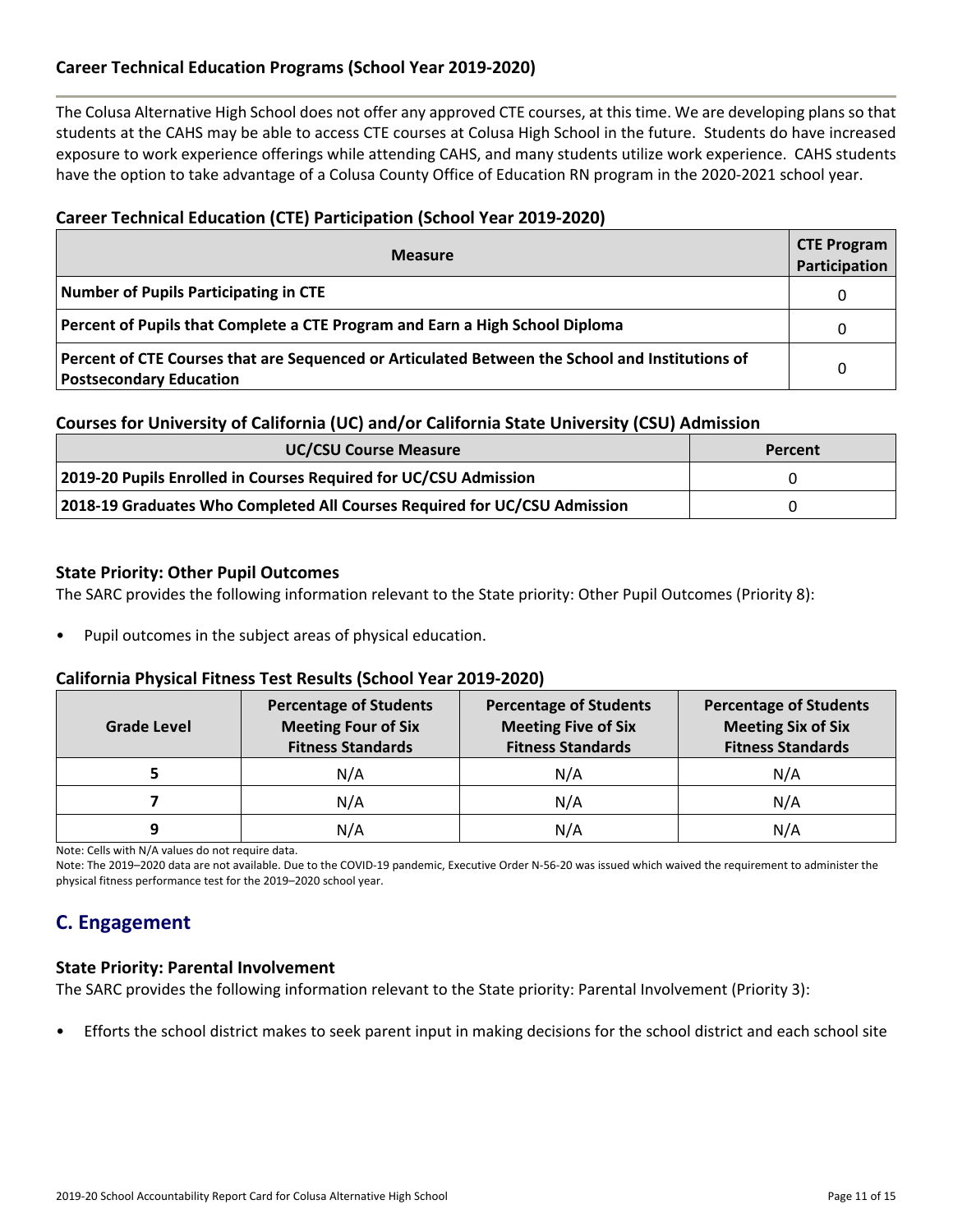## **Opportunities for Parental Involvement (School Year 2020-2021)**

Parents have the opportunity to meet with the school counselor every two weeks to get updates on their student's progress. There are transitional meetings as well as pre-CAHS meetingsthat occur that parents can attend as well. Parents are normally a part of FAFSA nights and can volunteer at graduation and to be a senior project judge. Parents are invited to our Back to School Night, Technology Training and Winterfest events held every year. Our counselor, Bibiana McNeil, meets with students every two weeks and proactively schedules parent meetings to best support our students regarding their individualized education plan and goals. Lupe Espindola is our bilingual liaison, and she also provides a great deal of support. Those interested in getting involved should contact staff or faculty members, Administrative Assistant Lorie Meyers, or Principal Rebecca Changus at 458-2156. Mr. Turner has also invited parents to participate in his PAC committee.

## **State Priority: Pupil Engagement**

The SARC provides the following information relevant to the State priority: Pupil Engagement (Priority 5):

- High school dropout rates; and
- High school graduation rates.

## **Dropout Rate and Graduation Rate (Four-Year Cohort Rate)**

| Indicator              | <b>School</b><br>2016-17 | <b>School</b><br>2017-18 | <b>School</b><br>2018-19 | <b>District</b><br>2016-17 | <b>District</b><br>2017-18 | <b>District</b><br>2018-19 | <b>State</b><br>2016-17 | <b>State</b><br>2017-18 | <b>State</b><br>2018-19 |
|------------------------|--------------------------|--------------------------|--------------------------|----------------------------|----------------------------|----------------------------|-------------------------|-------------------------|-------------------------|
| Dropout Rate           | $- -$                    | 15.4                     | 14.3                     | 6.3                        | 10.9                       |                            | 9.1                     | 9.6                     |                         |
| <b>Graduation Rate</b> | $- -$                    | 84.6                     | 78.6                     | 91.9                       | 80.7                       | 82.2                       | 82.7                    | 83                      | 84.5                    |

## **State Priority: School Climate**

The SARC provides the following information relevant to the State priority: School Climate (Priority 6):

- Pupil suspension rates;
- Pupil expulsion rates; and
- Other local measures on the sense of safety.

## **Suspensions and Expulsions**

#### **(data collected between July through June, each full school year respectively)**

| Rate               | <b>School</b><br>2017-18 | <b>School</b><br>2018-19 | <b>District</b><br>2017-18 | <b>District</b><br>2018-19 | <b>State</b><br>2017-18 | <b>State</b><br>2018-19 |
|--------------------|--------------------------|--------------------------|----------------------------|----------------------------|-------------------------|-------------------------|
| <b>Suspensions</b> | .5                       |                          | 3.5                        | 3.5                        | 3.5                     | 3.5                     |
| <b>Expulsions</b>  | 0.0                      | 0.05                     | 0.3                        | 0.5                        | 0.1                     | 0.1                     |

#### **Suspensions and Expulsions for School Year 2019-2020 Only (data collected between July through February, partial school year due to the COVID-19 pandemic)**

| Rate               | <b>School</b><br>2019-20 | <b>District</b><br>2019-20 | <b>State</b><br>2019-20 |
|--------------------|--------------------------|----------------------------|-------------------------|
| <b>Suspensions</b> |                          | .05                        |                         |
| <b>Expulsions</b>  | 0.0                      | .001                       |                         |

Note: The 2019-2020 suspensions and expulsions rate data are not comparable to prior year data because the 2019-2020 school year is a partial school year due to the COVID-19 crisis. As such, it would be inappropriate to make any comparisons in rates of suspensions and expulsions in the 2019-2020 school year compared to prior years.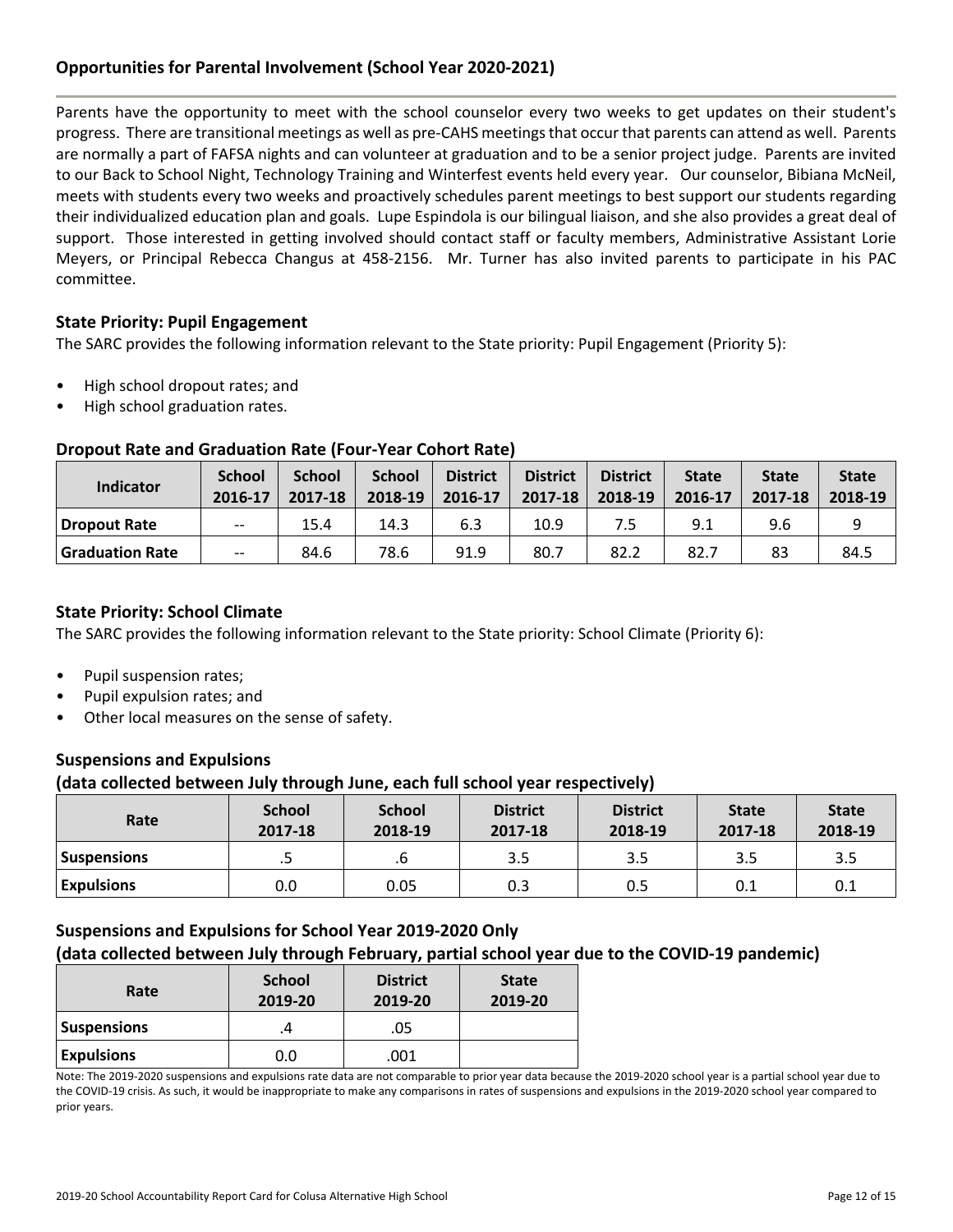## **School Safety Plan (School Year 2020-2021)**

The Colusa Alternative High School Safety Plan is reviewed annually by administration with staff, and by staff with students. Responses to emergency situations such as fire, earthquake, flooding, bomb threat, and intruder on campus are addressed in the plan and in drills conducted with students. Colusa Alternative High School completes additional safety drills above the minimum required by the state of California. All visitors are required to check in at the school office upon arrival and to wear visitor badges while on campus. There is zero tolerance for fighting and when fights do occur, which is rarely, police are called and the combatants are issued five days suspension. Additional cameras have also been purchased to further promote school safety, and many individuals have shared positive comments about the increased lighting at evening events. Individuals wear masks while on site due to COVID-19 and follow all safety measures indicated in our CUSD Task Force Plan.

| Subject                                | Average<br><b>Class</b><br><b>Size</b> | # of<br><b>Size</b><br>$1 - 20$ | # of<br><b>Size</b><br>$21 - 32$ | 2017-18 2017-18 2017-18 2017-18 2018-19 2018-19 2018-19 2018-19 2019-20 2019-20 2019-20 2019-20<br># of<br>Classes*Classes*Classes*<br><b>Size</b><br>$33+$ | Average<br><b>Class</b><br><b>Size</b> | # of  <br><b>Size</b><br>$1 - 20$ | # of<br><b>Size</b><br>$21 - 32$ | # of<br>$ Classes* Classes* Classes* $<br><b>Size</b><br>$33+$ | Average<br><b>Class</b><br><b>Size</b> | # of<br><b>Size</b><br>$1 - 20$ | # of<br>Classes*Classes*Classes*<br><b>Size</b><br>$21 - 32$ | # of<br><b>Size</b><br>$33+$ |
|----------------------------------------|----------------------------------------|---------------------------------|----------------------------------|-------------------------------------------------------------------------------------------------------------------------------------------------------------|----------------------------------------|-----------------------------------|----------------------------------|----------------------------------------------------------------|----------------------------------------|---------------------------------|--------------------------------------------------------------|------------------------------|
| <b>English</b><br><b>Language Arts</b> | 16                                     | 1                               |                                  |                                                                                                                                                             |                                        |                                   |                                  |                                                                |                                        |                                 |                                                              |                              |
| <b>Mathematics</b>                     | 16                                     | 1                               |                                  |                                                                                                                                                             | 21                                     | $\overline{2}$                    |                                  |                                                                | 15                                     | $\overline{2}$                  |                                                              |                              |
| <b>Science</b>                         |                                        |                                 |                                  |                                                                                                                                                             |                                        |                                   |                                  |                                                                |                                        |                                 |                                                              |                              |
| <b>Social Science</b>                  | 16                                     | 1                               |                                  |                                                                                                                                                             |                                        |                                   |                                  |                                                                |                                        |                                 |                                                              |                              |

## **Average Class Size and Class Size Distribution (Secondary)**

\*Number of classes indicates how many classrooms fall into each size category (a range of total students per classroom). At the secondary school level, this information is reported by subject area rather than grade level.

#### **Ratio of Pupils to Academic Counselor (School Year 2019-2020)**

| T11.<br>Title        | <b>Ratio</b>           |
|----------------------|------------------------|
| Academic Counselors* | 1 C . 1<br><b>LJ.L</b> |

\*One full time equivalent (FTE) equals one staff member working full time; one FTE could also represent two staff members who each work 50 percent of full time.

#### **Student Support Services Staff (School Year 2019-2020)**

| <b>Title</b>                                                                                                                                                                                                                                | Number of FTE*<br><b>Assigned to School</b> |  |
|---------------------------------------------------------------------------------------------------------------------------------------------------------------------------------------------------------------------------------------------|---------------------------------------------|--|
| <b>Counselor (Academic, Social/Behavioral or Career Development)</b>                                                                                                                                                                        | 0.1                                         |  |
| Library Media Teacher (Librarian)                                                                                                                                                                                                           |                                             |  |
| Library Media Services Staff (Paraprofessional)                                                                                                                                                                                             |                                             |  |
| Psychologist                                                                                                                                                                                                                                |                                             |  |
| <b>Social Worker</b>                                                                                                                                                                                                                        |                                             |  |
| <b>Nurse</b>                                                                                                                                                                                                                                |                                             |  |
| Speech/Language/Hearing Specialist                                                                                                                                                                                                          |                                             |  |
| <b>Resource Specialist (non-teaching)</b>                                                                                                                                                                                                   |                                             |  |
| Other<br>$\mathcal{L}$ is the set of the contract of the contract of the contract of the contract of the contract of the contract of the contract of the contract of the contract of the contract of the contract of the contract of the co | 1.0                                         |  |

\*One Full Time Equivalent (FTE) equals one staff member working full time; one FTE could also represent two staff members who each work 50 percent of full time.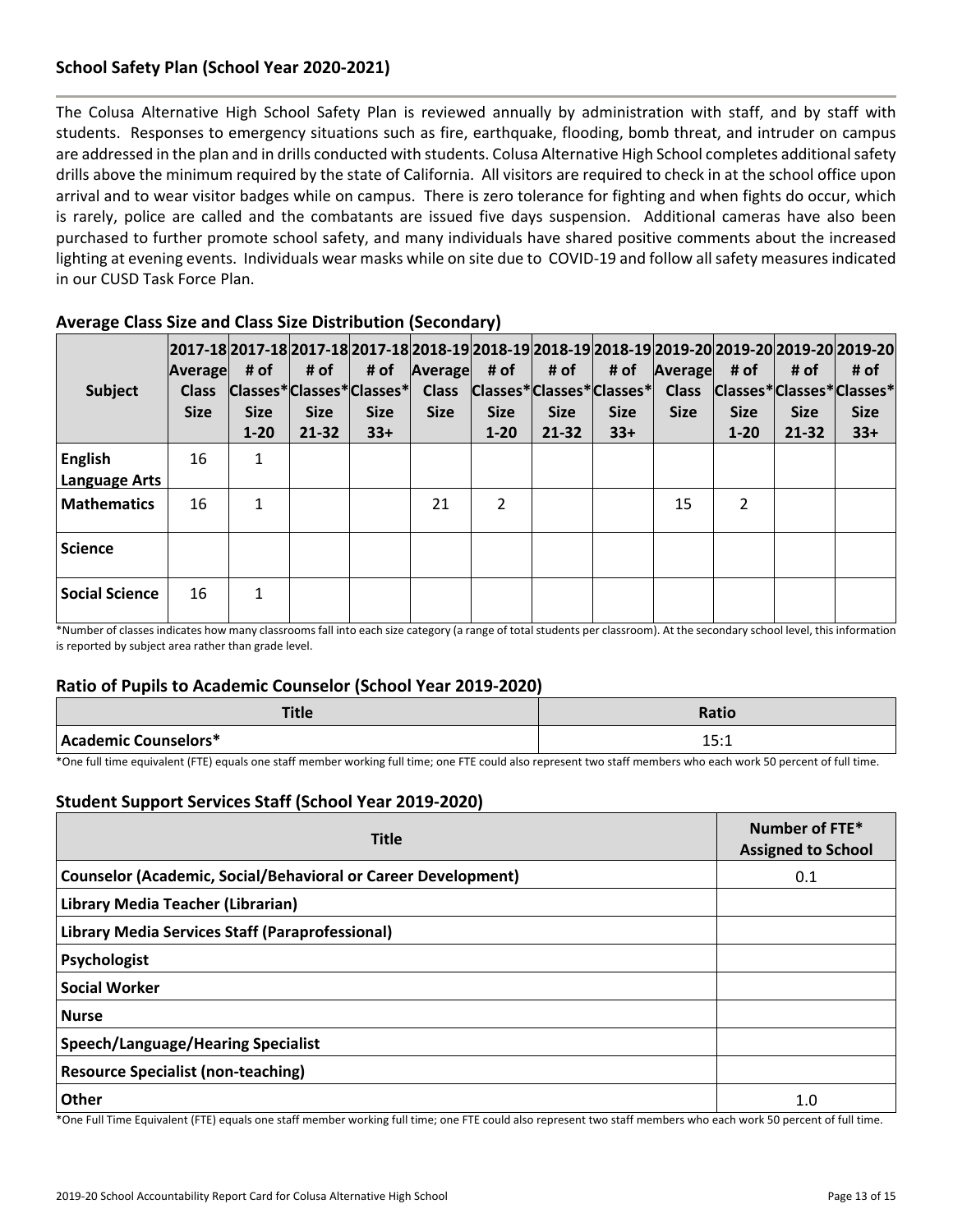## **Expenditures Per Pupil and School Site Teacher Salaries (Fiscal Year 2018-2019)**

| Level                                                | <b>Total</b><br><b>Expenditures</b><br><b>Per Pupil</b> | <b>Expenditures</b><br><b>Per Pupil</b><br>(Restricted) | <b>Expenditures</b><br><b>Per Pupil</b><br>(Unrestricted) | Average<br><b>Teacher</b><br><b>Salary</b> |
|------------------------------------------------------|---------------------------------------------------------|---------------------------------------------------------|-----------------------------------------------------------|--------------------------------------------|
| <b>School Site</b>                                   | \$3,148                                                 | --0                                                     | \$3,148                                                   | \$80,148                                   |
| <b>District</b>                                      | N/A                                                     | N/A                                                     | \$9,012                                                   | \$76,361                                   |
| <b>Percent Difference - School Site and District</b> | N/A                                                     | N/A                                                     | $-96.4$                                                   | 4.8                                        |
| <b>State</b>                                         | N/A                                                     | N/A                                                     | \$7,750                                                   | \$68,990                                   |
| <b>Percent Difference - School Site and State</b>    | N/A                                                     | N/A                                                     | $-84.5$                                                   | 15.0                                       |

Note: Cells with N/A values do not require data.

## **Types of Services Funded (Fiscal Year 2019-2020)**

ADA state funding is used to provide basic, comprehensive educational programs for students. This includes staffing, facilities and instructional materials. Supplemental funding for school improvement activities, staff development, field trips, equipment and enrichment programs is provided through state and federal categorical funds. Increased funding to curriculum was indicated as a need in teachers' zero based budget resulting in increased funding for curriculum. CAHS has access to all CHS curriculum for consistency and alignment.

## **Teacher and Administrative Salaries (Fiscal Year 2018-2019)**

| Category                                             | <b>District</b><br>Amount | <b>State Average</b><br><b>For Districts</b><br><b>In Same Category</b> |  |
|------------------------------------------------------|---------------------------|-------------------------------------------------------------------------|--|
| <b>Beginning Teacher Salary</b>                      | \$50,876                  | \$44,318                                                                |  |
| <b>Mid-Range Teacher Salary</b>                      | \$68,220                  | \$67,053                                                                |  |
| <b>Highest Teacher Salary</b>                        | \$92,760                  | \$90,163                                                                |  |
| <b>Average Principal Salary (Elementary)</b>         | \$96,024                  | \$106,389                                                               |  |
| <b>Average Principal Salary (Middle)</b>             | \$120,514                 | \$113,976                                                               |  |
| <b>Average Principal Salary (High)</b>               | \$121,191                 | \$114,214                                                               |  |
| <b>Superintendent Salary</b>                         | \$160,048                 | \$141,066                                                               |  |
| <b>Percent of Budget for Teacher Salaries</b>        | 33.0                      | 29.0                                                                    |  |
| <b>Percent of Budget for Administrative Salaries</b> | 6.0                       | 6.0                                                                     |  |

For detailed information on salaries, see the CDE Certificated Salaries & Benefits web page at [https://www.cde.ca.gov/ds/fd/cs/.](https://www.cde.ca.gov/ds/fd/cs/)

## **Advanced Placement (AP) Courses (School Year 2019-2020)**

| Subject                         | <b>Number of</b><br>AP Courses Offered* | <b>Percent of Students</b><br><b>In AP Courses</b> |  |  |
|---------------------------------|-----------------------------------------|----------------------------------------------------|--|--|
| <b>Computer Science</b>         |                                         | N/A                                                |  |  |
| <b>English</b>                  |                                         | N/A                                                |  |  |
| <b>Fine and Performing Arts</b> |                                         | N/A                                                |  |  |
| <b>Foreign Language</b>         |                                         | N/A                                                |  |  |
| <b>Mathematics</b>              |                                         | N/A                                                |  |  |
| <b>Science</b>                  |                                         | N/A                                                |  |  |
| <b>Social Science</b>           |                                         | N/A                                                |  |  |
| <b>All courses</b>              |                                         |                                                    |  |  |